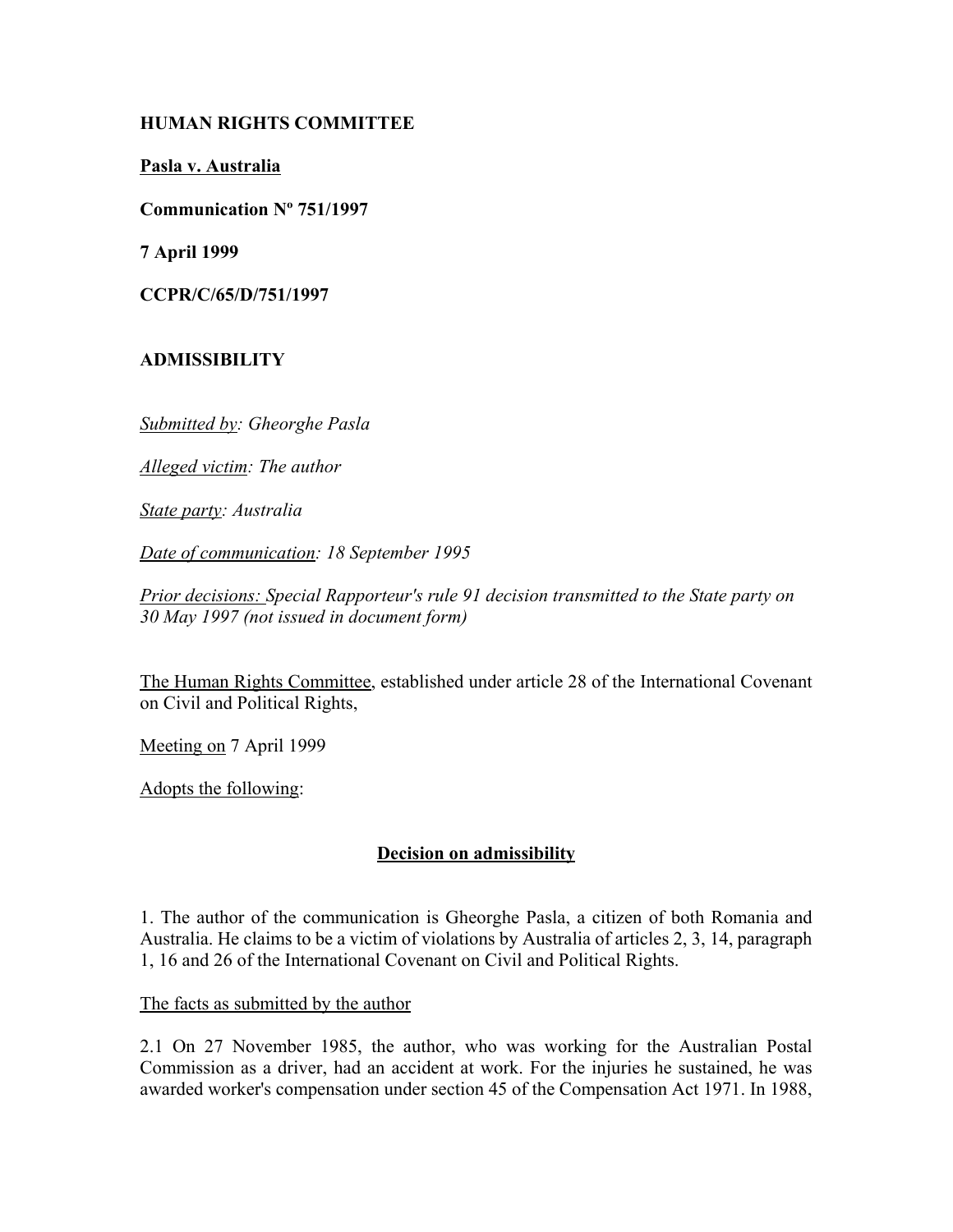his worker's compensation was terminated by the Australian Postal Commission by determinations dated 6 June 1988, 23 August 1988 and 28 September 1988, on the ground that the condition suffered by the author was not the result of the injury of November 1985.

2.2 The author subsequently challenged the termination in the federal Administrative Appeals Tribunal (AAT), represented by legal aid lawyers funded by the Legal Aid Commission of Victoria. The author's case was fixed for a hearing before the AAT on 30 April 1990. During the three day hearing, the author had several disagreements with his lawyers, which resulted in their withdrawal from the case. Further hearings were held in December 1990 and in April 1991, both times with the author representing himself. On 22 August 1991, the AAT rejected the author's claim, stating that it was satisfied that the author had no entitlement to compensation after June 1988.

2.3 The author states that subsequently, on 30 August 1991, he applied for legal aid to appeal the rejection. His request was declined, and the author failed to lodge an appeal to the Federal Court of Australia within the prescribed timeframe of 28 days.

2.4 While still pursuing the case concerning his worker's compensation, the author also, on 18 June 1990, applied for an invalid pension under the Commonwealth Superannuation Scheme pursuant to section 7(1) of the federal Superannuation Act 1976. On 9 March 1993, the author's application was declined by the federal Retirement Benefits Office on the ground that it was not satisfied that the author was totally and permanently incapacitated. The author did not appeal this decision to the AAT.

2.5 On 30 March 1993, the Australian Postal Commission terminated the author's employment. The author applied for social security and was granted a pension on 29 July 1993.

2.6 In January 1994, the author lodged another application to the Legal Aid Commission of Victoria for financial and legal assistance to challenge before the Federal Court both the AAT's decision concerning his worker's compensation and the Retirement Benefits Office's rejection of his application for invalidity payments. At the same time, the author also applied for financial and legal assistance to file a claim of negligence and misconduct against one of his former solicitors and the barrister who represented him in the first hearing before the AAT, and a claim against the Australian Postal Commission for wrongful dismissal. The application was first rejected by the Legal Aid Commission on 9 May 1994, and then on appeal by the Legal Aid Review Committee on 9 August 1994, on the ground that the author's claims lacked merit.

2.7 On 8 August 1995, the author lodged another application for legal aid, this time to the Office of Legal Aid and Family Services in the Attorney-General's Department. The application was denied on 12 September 1995 on the ground that the application contained no new information.

The Complaint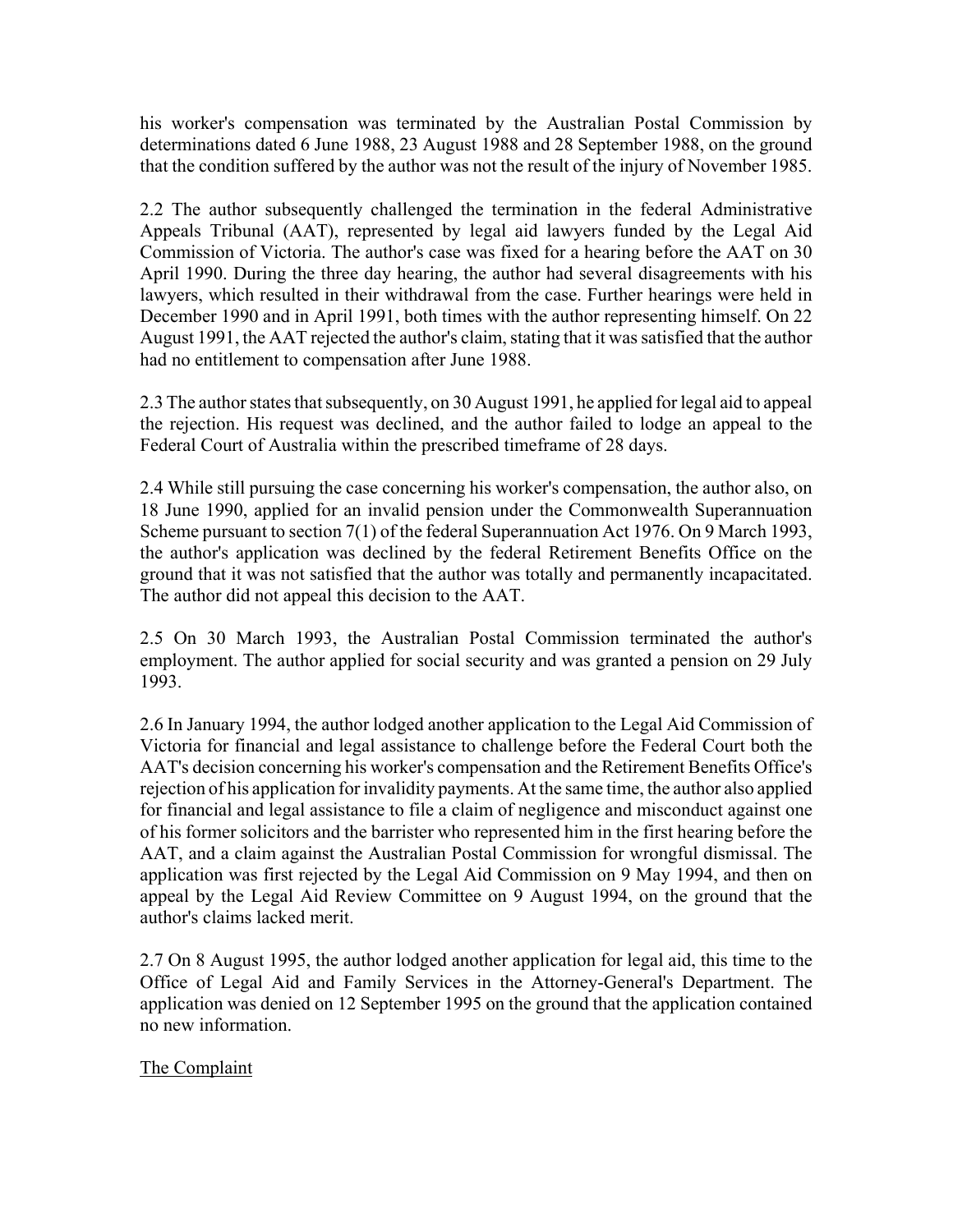3.1 The author alleges to be a victim of violations of articles 14, 16 and 26 of the Covenant as the State party, when declining to give him legal aid in 1991 and 1994, de facto denied him access to court. It is submitted that the rejections of his applications for legal aid denied him the right to appeal the AAT's decision of 22 August 1991 and the Retirement Benefits Office's decision of 9 March 1993, and the right to challenge his dismissal and to sue his former legal advisers for malpractice.

3.2 The author also claims that his rights under the Covenant were violated as the decisions made by respectively the AAT, the Retirement Benefits Office and the Legal Aid Commission of Victoria were unlawful. The author claims, in general terms, that he has been denied justice and that the legal system in Australia is corrupt.

#### The State party's submission and the author's comments thereon

4.1 In its submission of 24 October 1997, the State party submits that the whole of this communication should be ruled inadmissible ratione materiae under article 3 of the Optional Protocol on the ground that the right to workers' compensation, the right to invalidity payments, claims for professional negligence, claims for unlawful dismissal and the rights to legal aid in non-criminal matters are not referrable to any right set forth in the Covenant.

4.2 With regard to the author's claims relating to his worker's compensation, the State party submits that these should also be ruled inadmissible ratione temporis on the ground that the author's right to lodge an appeal in this matter before the Federal Court of Australia lapsed on 20 September 1991, while the Optional Protocol entered into force for Australia on 25 December 1991. Reference is made to the jurisprudence of the Committee, in which it is well established that the Optional Protocol can not be applied retroactively.

4.3 With regard to the author's claims that the federal Retirement Benefits Office erred in the application of the federal Superannuation Act 1976 when declining his application for invalidity payments, the State party submits that it should be declared inadmissible ratione materiae under article 3 of the Optional Protocol as the interpretation of the Superannuation Act is a question for domestic authorities and does not engage the jurisdiction of the **Committee** 

4.4 Finally, the State party submits that the whole of the communication should be ruled inadmissible under article 5, paragraph 2(b), of the Optional Protocol for failure to exhaust domestic remedies. The State party argues

- that the author failed to lodge an appeal in the Federal Court of Australia in relation to the AAT's decision on his worker's compensation payment

- that the author failed to lodge an appeal in the AAT in relation to the federal Retirement Benefits Office's decision to reject his claim for invalidity payments

- that the author failed to commence proceedings in the Australian courts against the Australian Postal Commission for wrongful dismissal and against his former solicitor and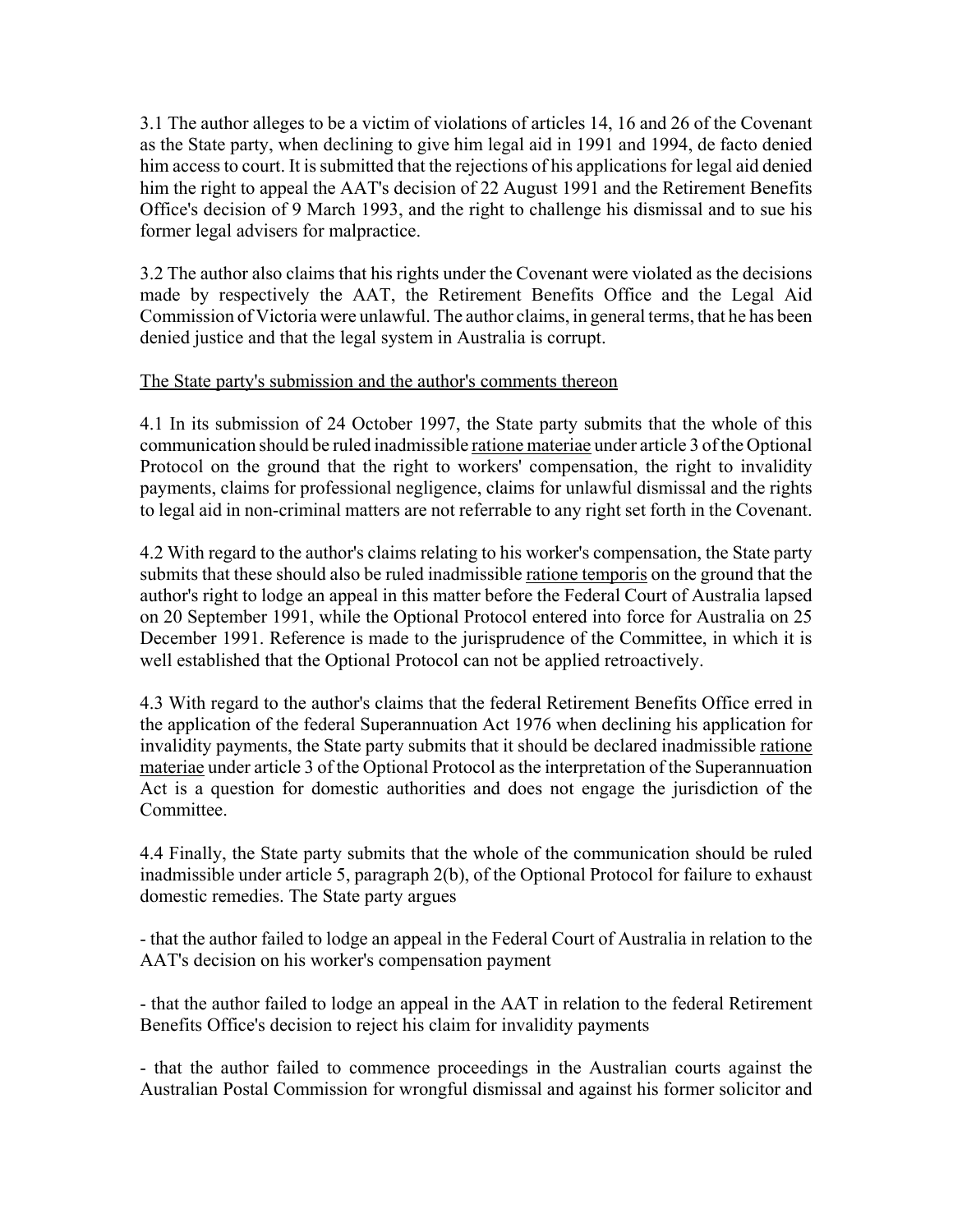barrister for negligence and misconduct

- and that the author failed to seek review of the decisions of the Legal Aid Commission of Victoria and the Office of Legal Aid and Family Services to deny him legal aid in these matters.

The State party submits that these remedies were all effective and available.

5.1 In his submission of 24 February 1998, the author reiterates that he was denied justice by all the previously mentioned authorities and that de facto he was denied access to court when he was denied legal aid. He submits that this constitutes a breach of the Covenant, and that there is no basis for ruling the communication inadmissible ratione materiae.

5.2 With reference to the State party's submission that all claims relating to the decision of 22 August 1991 by the AAT should be declared inadmissible ratione temporis, the author notes that both the federal Retirement Benefits Office and the Australian Postal Commission took the AAT's decision into consideration when they in 1993 respectively denied him invalidity payments and dismissed him from employment. The author submits that this constitutes continuing violations of his rights under the Covenant.

5.3 With regard to the State party's submission that the communication should be ruled inadmissible under article 5, paragraph 2(b), of the Optional Protocol for failure to exhaust domestic remedies, the author argues that the remedies mentioned by the State party were in fact not available or effective as he was denied legal aid.

#### Issues and proceeding before the Committee

6.1 Before considering any claim contained in a communication, the Human Rights Committee must, in accordance with rule 87 of its rules of procedure, decide whether or not it is admissible under the Optional Protocol to the Covenant.

6.2 With regard to the author's claim that de facto he was denied access to court through the rejections of his applications for legal aid, the Committee notes, as pointed out by the State party, that the author did not seek review of the decisions taken by the Legal Aid Commission of Victoria and the Office of Legal Aid and Family Services. The Committee therefore finds this part of the communication inadmissible under article 5, paragraph 2(b), of the Optional Protocol.

6.3 The Committee finds that also the author's claim that the procedure before and the decisions made by respectively the AAT, the Retirement Benefits Office and the Legal Aid Commission of Victoria amounted to denial of justice in violation of the Covenant is inadmissible under article 5, paragraph 2(b), as the author has not exhausted all available domestic remedies.

7. The Human Rights Committee therefore decides: